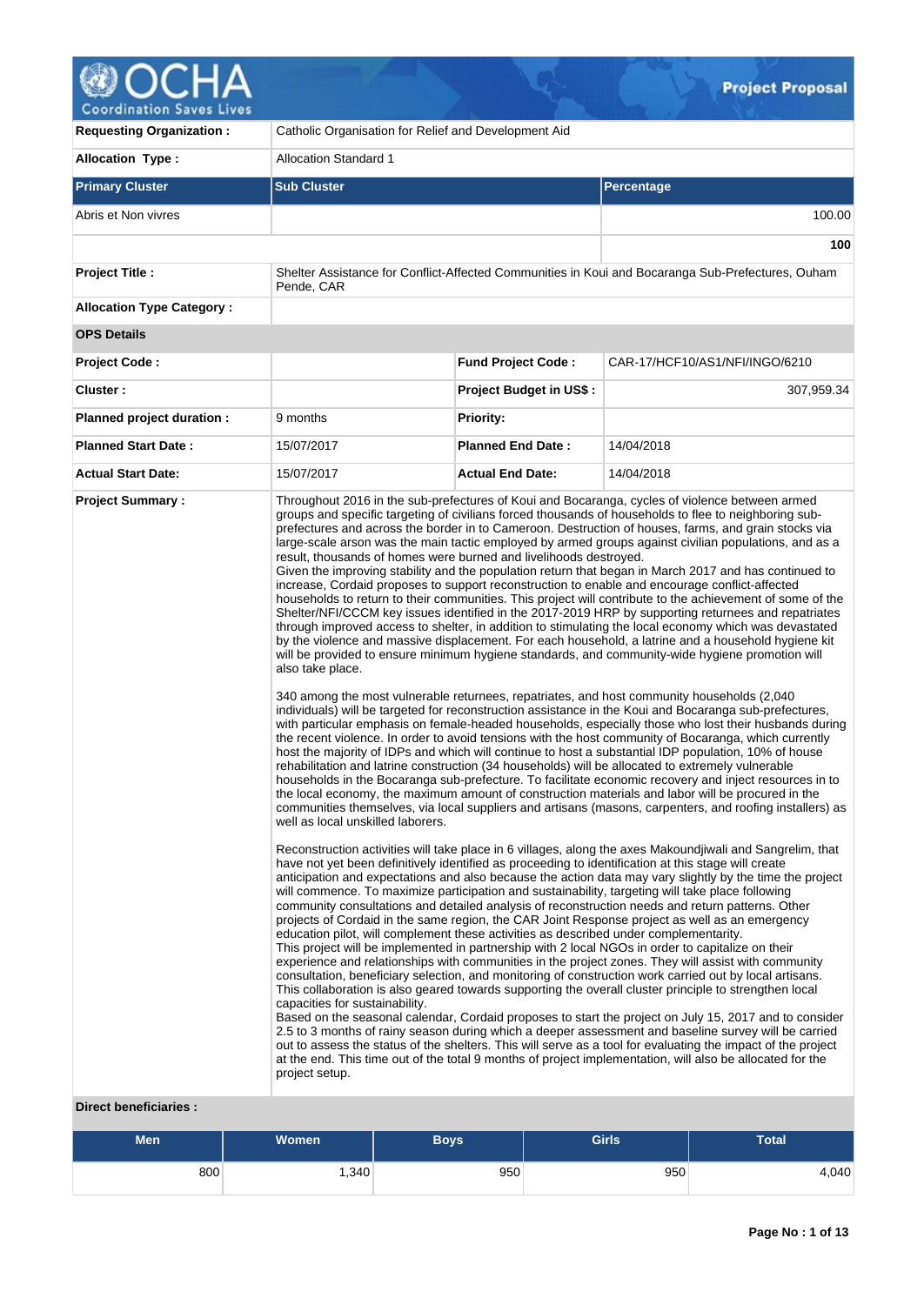### **Other Beneficiaries :**

| Beneficiary name            | Men              | <b>Women</b> | <b>Boys</b> | <b>Girls</b> | <b>Total</b> |
|-----------------------------|------------------|--------------|-------------|--------------|--------------|
| Internally Displaced People | 720 <sub>1</sub> | .206         | 855         | 855          | 3,636        |
| Host Communities            | 80               | 134          | 95          | 95           | 404          |

# **Indirect Beneficiaries :**

Indirect beneficiaries are the approximately 500 local artisans, suppliers, and laborers who will earn income through this project, and their households (ie 3,000 individuals). Furthermore, by extension, the project will benefit both sub-prefectures as a whole by creating a momentum for returns and improved living conditions through hygiene inputs, as well as stimulating local markets and productions related to the construction and rehabilitation of shelters.

#### **Catchment Population:**

75,000 (35,000 sub-prefecture of Koui, 40,000 sub-prefecture of Bocaranga)

### **Link with allocation strategy :**

This project links to the Allocation Strategy because it will be implemented in one of the priority geographic areas for this allocation, Ouham Pende, and will increase access of vulnerable population recently affected by conflict by assisting 340 households in acute situation of vulnerability in the Koui and Bocaranga sub-prefectures.

During the allocation strategy formulation process to which Cordaid participated as an active member of the Shelter Cluster, it was clearly articulated within the strategy that partners responding in Ouham Pende must respond to the following key strategic approaches that have been integrated in the design of the current project proposal:

Location: Ouham-Pende was identified by the Shelter Cluster as a priority area for project interventions geared towards supporting reconstruction in a bid to encourage returns and support a return to normalcy. Prolonged and sporadic conflicts in the past have rocked this region and made it difficult for household and community productive activities to take place. This project therefore, responds to the aspiration of the allocation strategy by using support for shelter reconstruction as a catalyst that will trigger positive recovery activities that are deeply intertwined with the community's needs and aspirations. In keeping with the allocation strategy, the project will respond to rehabilitation and reconstruction needs on the axes in Koui and Bocaranga and will not respond to the needs in the town centers.

Approach: The Shelter Cluster principles as embodied in the allocation strategy are further reflected in this project through the heavy emphasis on community-centered approaches that ensure sustainability and ownership and builds local capacities at community and organizational level to replicate best practices transferred through the project. The approach that will be employed in this project responds to the expectations of the allocation strategy by creating a tripartite relationship between the Project, the Community, and small scale economic actors in a manner that not only produces quality shelter rehabilitation and reconstruction services but at the same time support livelihoods and revitalizes the local economy. This will all be achieved within a project implementation framework and mindset that recognizes the specific needs and contributions of men, women, boys and girls.

The shelter works that will be carried out within the scope of this project are specifically geared towards support to reconstruction and rehabilitation. While the project will not be providing emergency shelters, as a minimum quality guide and due to limited resources, the shelters that will be reconstructed will be of a minimum of 18 square meters in keeping with Sphere Standards (3 square meters per person for an estimated households size of 6), ensuring that the total direct target population can be served. Households with the capacity will be encouraged to increase the sizes of their houses through labor and provision of additional materials and will be supported by technical aids of the project. Furthermore, the project will not come up with new shelter designs or types of materials. The project is designed to rebuild according to local standards with slight improvements where necessary to ensure the durability of the shelters. The principle is to ensure that materials used, methods employed and rehabilitation techniques can be easily transferred to the population and that beneficiaries can have access to those materials even outside the scope of the project.

In addition to the 340 shelters that will be rehabilitated or reconstructed, 340 household latrines will be constructed, 340 household hygiene kits will be distributed, and hygiene awareness sessions will be conducted at community level.

### **Sub-Grants to Implementing Partners :**

| <b>Partner Name</b> | <b>Partner Type</b> | <b>Budget in US\$</b> |
|---------------------|---------------------|-----------------------|
| <b>UDAPE Koui</b>   | (Non) National NGO  | 9,000.00              |
| Zo Kwe Zo           | (Non) National NGO  | 2,700.00              |
|                     |                     | 11,700.00             |

# **Other funding secured for the same project (to date) :**

| <b>Other Funding Source</b> | <b>Other Funding Amount</b> |
|-----------------------------|-----------------------------|
|                             |                             |

## **Organization focal point :**

| <b>Name</b>             | <b>Title</b>                        | <b>Email</b>                 | <b>Phone</b>  |
|-------------------------|-------------------------------------|------------------------------|---------------|
| EL HADJ Bindowo Ibrahim | Coordinator UDAPE                   | Bishma07@gmail.com           | +236755698    |
| Esperant Mulumba        | Humanitarian Program<br>Coordinator | Esperant.Mulumba@cordaid.org | +23672381653  |
| Armel                   | Coordinator                         | zokwezoboc-car@gmail.com     | +236 75173511 |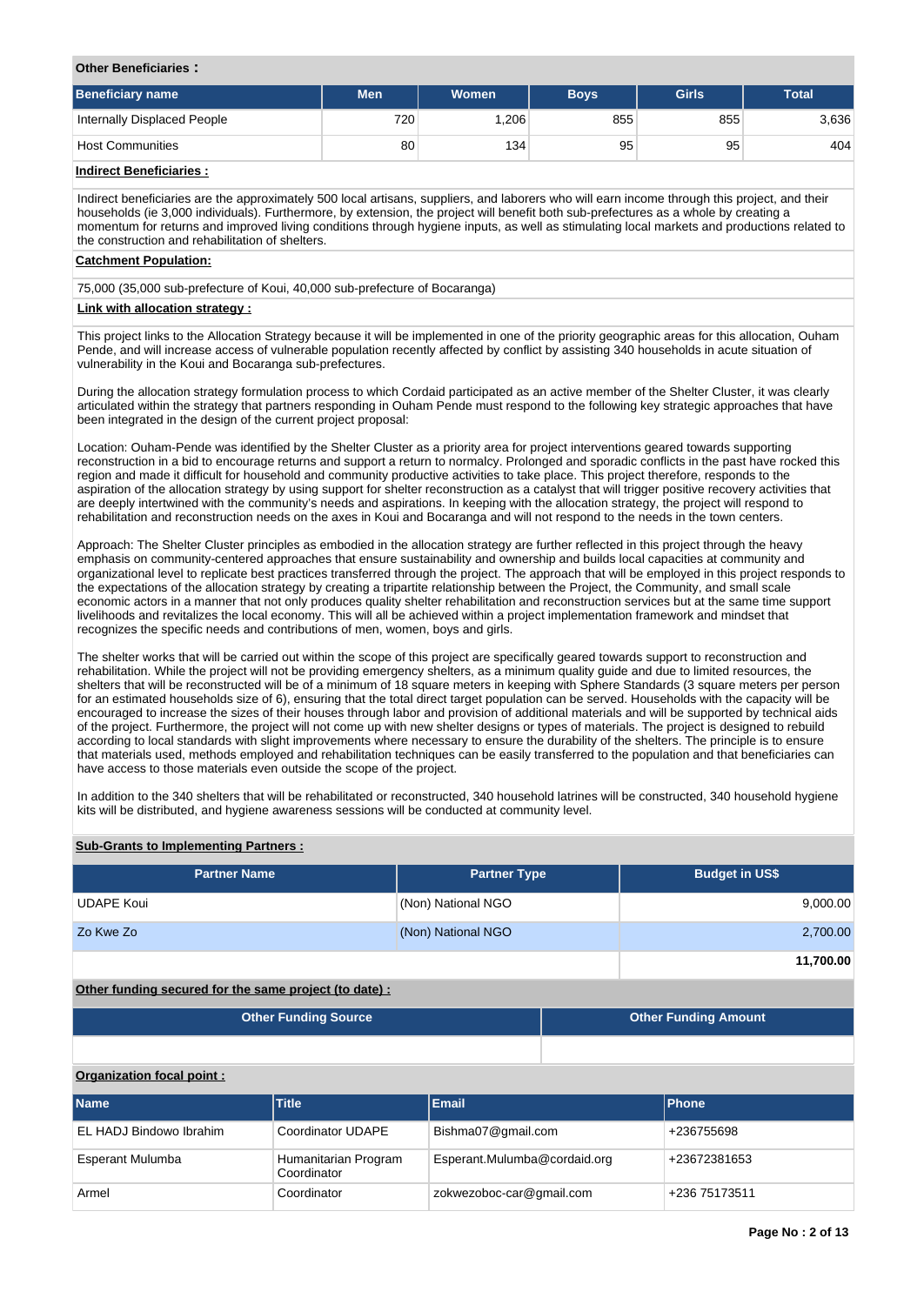#### **BACKGROUND**

#### **1. Humanitarian context analysis**

The Central African Republic has faced a series of crises since its independence in 1960. Some of the country's most difficult episodes started in 2009 when political transitions became increasingly violent. During the period leading to 2016, several violent waves passed, each leaving the country weaker, destroying the social fabric and creating a deepening humanitarian crisis. It is estimated that 56% of the population, approximately 2.7 million people are in need of humanitarian assistance. This figure includes more than 400,000 internally displaced persons (source: HRP 2017 – 2019).

The sub-prefectures of Koui and Bocaranga have been the scene of violent conflicts related to cattle theft and communal tensions between agriculturalist and pastoralist communities.

The sub-prefectures of Koui and Bocaranga have been the scene of violent conflicts related to cattle theft and tensions between agriculturalist, pastoralist communities and armed groups throughout 2016 and during the first quarter of 2017.This situation, which peaked in the last quarter of 2016, has caused deaths and massive population displacement, generated protection issues, and intensified vulnerabilities that have pushed the population deeper into poverty. As retaliation for "allegedly hosting" armed groups and cattle raiders, over 15 villages in the sub-prefecture of Koui (Axes Makoundjiwali, Sangrelim and Sangaldoro) were razed to the ground resulting in over 75% of damaged homes and an estimated affected individuals of 15,000. In villages that were not burned, houses were systematically looted when the population fled. In addition, over 200 hectares of farmland were damaged either by arson or unmanaged cattle grazing. The conflict has subsided for several months and life is slowly returning to normal. Both armed groups/militia, the Anti-Balaka and the 3R movement have reduced hostility as aid organizations and local authorities look towards a permanent peace solution.

Approximately 65% of IDPs have returned to Koui center, and 40% of the original population along various axes. The lack of shelters in the villages that were burned remains a major impediment for returnees. The most vulnerable returnees and repatriates who lost everything when they fled do not have the necessary resources to rebuild their own homes. While humanitarian projects are being implemented by several national and international NGOs in multiple sectors in Koui center, there is only 1 NGO implementing a health intervention along the surrounding axes, and as a result, needs are critical in almost all sectors. In addition, the sub-prefecture of Koui is the only area in Ouham Pendé where Muslim repatriates can come back thus this project has the unique potential to benefit both communities.

#### **2. Needs assessment**

The needs assessments that are the basis for the development of this project are as follows:

From April 5 to 6 2017, a Multi-sector Assessment (MSA) was conducted by ACF in Koui. This MSA was conducted only in the town of Degaulle for a total population of10,000 and found that the situation in terms of shelters differs based on households' status. Some of the returnees, originally from Koui, are now back in their own houses, while those who came from other regions are mainly accommodated in rented houses, and the IDPs mainly live in abandoned houses. The breakdown of households by shelter status is as follows: own house: 30%, rented house: 45%, abandoned house: 22%, host family: 2%. Most of the shelters' roofs are in bad conditions and need to be replaced or repaired. Because of the prevailing insecurity and the fact that the grass used to repair these roofs was consumed by transhumant cattle, the roofs were not repaired as they should annually and during the dry season.

This MSA also recommended WASH including hygiene promotion activities based on the following figures: % of population with access to sanitary latrines: 20.5%, % of population with access to latrines: 64%, % of households who can cite at least 3 key handwashing moments: 33%.

Another MSA was conducted by ACF on February 2, 2017 in Bocaranga, following the attacks by the 3R and the Anti-Balaka with an estimated total population of 10,000 among which 3,000 IDPs. This MSA estimated that the proportion of households living in shelters in poor conditions that do not meet local standards at 21%. The breakdown of households by shelter status is as follows: own house: 65%, rented house: 20%, host family: 14%.

WASH interventions including hygiene promotion activities were recommended based on the following figures: % of population with access to sanitary latrines: 23%, % of population with access to latrines: 75%, % of households who can cite at least 3 key handwashing moments: 57%.

An MSA was also conducted by Cordaid on May 11-16, 2017, with 223 households surveyed in Koui center and 27 villages in the surrounding axes (Mbella, Sangaldoro, Kella Mowélé). Results estimated the number of returnees' households at over 1,500 in total. Among the 223 randomly selected households that were surveyed, 70% were returnees. In some villages that were victims of arson, almost the entire population fled to adjacent villages or "in the bush" and reported that they could not return due to lack of shelters. Over 2,100 severely damaged houses were physically counted in 4 axes and in Koui center. In 100% of focus groups conducted, diarrhea and parasites were posed as health problems that the population frequently suffers, and 60% reported that they do not use a latrine.

#### **3. Description Of Beneficiaries**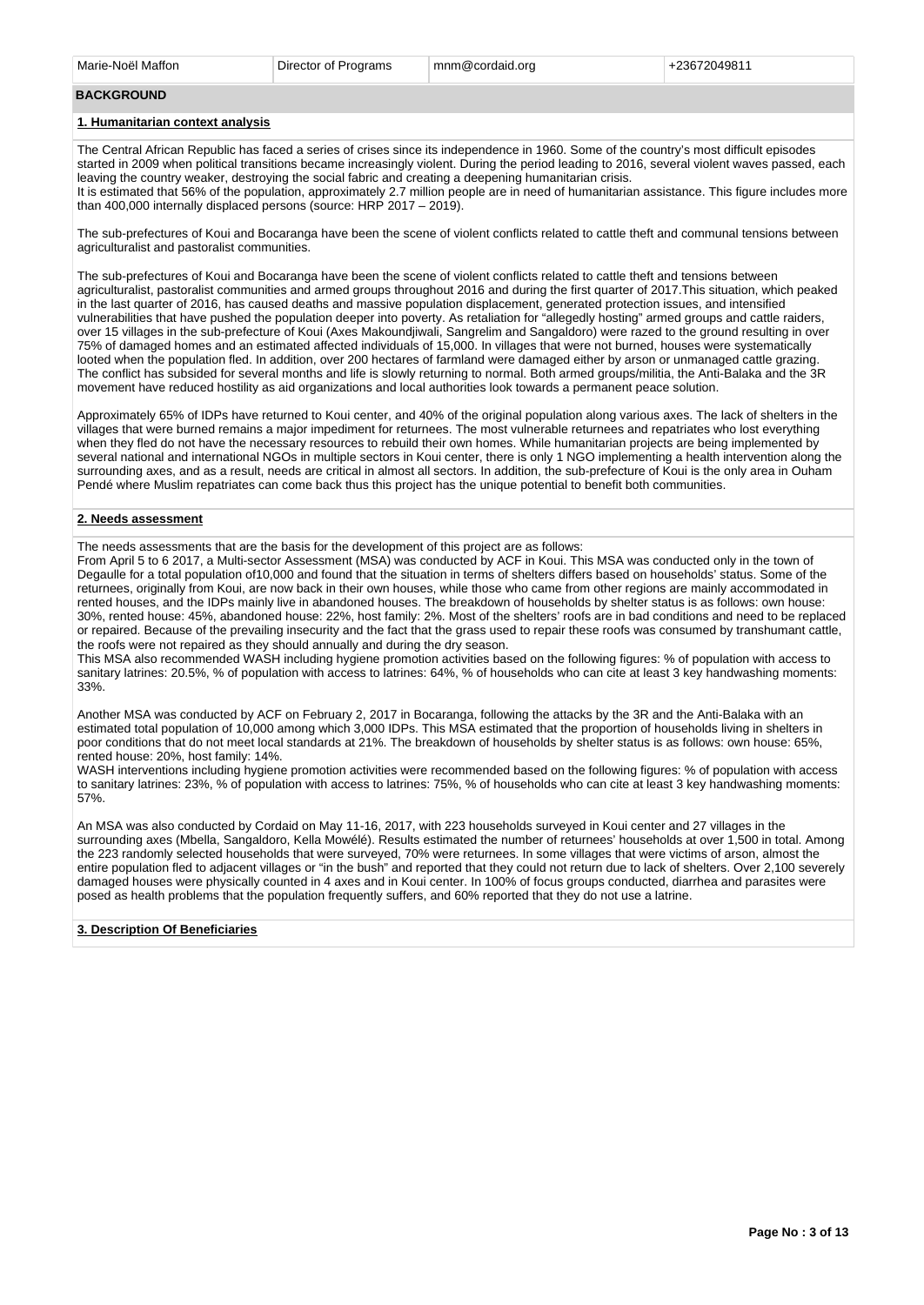This project will target 4,040 men, women and children as direct beneficiaries. 340 households will benefit from the reconstruction and rehabilitation of their houses, latrine construction, and the provision of hygiene kits. As female-headed households will be given priority, it is estimated that these activities will benefit 240 female-headed households and 100 male-headed households (ie 2,040 individuals including 340 women, 100 men, 800 boys, and 800 girls). 2,000 individuals (1,000 women, 700 men, 150 boys, and 150 girls) are estimated to benefit from hygiene promotion activities. In addition, at least 500 households will indirectly benefit from the project activities, as they will earn income from construction work as skilled and unskilled laborers and as suppliers of locally-sourced construction materials such as bricks and mortar. (The standard of 6 person households in rural areas of CAR is used to estimate the number of individuals served.). Since the specific beneficiary villages have not yet been definitively identified, the breakdown of the beneficiaries per village will be provided once the final selection is completed.

Beneficiaries will be selected based on vulnerability criteria: female-headed households will be given priority given that they husbands were killed during the conflict, as well as elderly-headed households, households that have chronically ill or handicapped family member unable to contribute to the household revenue. This is a proposed list that will be refined and validated by the local NGO partners and community members. Each beneficiary will have a "vulnerability score" that will then enable for the selection of the most vulnerable. Both the village and neighborhood chief as well as 1 immediate neighbor will attest to beneficiary property ownership. As local artisans (masons, carpenters, and roof installers) will be responsible for the shelters' construction, this will not discriminate against beneficiaries who cannot contribute physical labor.

Based on the assessments already conducted and analysis of the level of destruction of houses and patterns of return throughout the Koui sub-prefecture, beneficiary villages will be selected from the Makoundjiwali and Sangrelim axes, where multiple villages were almost entirely burned. The intervention zone has been unreached or minimally reached with humanitarian assistance since the start of the crisis, and allows for complementarity with a future Emergency Education project to be implemented by Cordaid. The precise villages and precise number of beneficiaries per village will be determined during the initial evaluation, consultation, and analysis phase of the project to allow for maximum community participation and flexibility to take in to account current context.

### **4. Grant Request Justification**

Methodology: To respond to critical shelter needs that currently impede return of IDPs and repatriates, the proposed project will provide reconstruction of houses and access to latrines for the most vulnerable households in areas that have been hardest hit by conflict and have so far received limited humanitarian assistance. Target villages will be selected based on level of destruction and patterns of return, as well as level of vulnerability of potential beneficiaries. Beneficiaries will be selected based on criteria confirmed by the community and then applied to a quantitative model to measure vulnerability. Construction will be carried out by local artisans to ensure the quality of the work, to support recovery of local livelihoods, to conform to local practices and to ensure that skilled artisans carry out construction of even simple structures. (Previous in-country experience showed that even when beneficiaries are trained to rebuild their own houses, they often use their own money to hire masons and roof installers, which is a burden for the most vulnerable). Materials (bricks, thatch, sticks, clay) and unskilled labor will be procured locally to support economic recovery. Hygiene promotion will be conducted by local NGOs in local languages (Peuhl, Pana, Gbaya) to maximize uptake.

Cordaid's experience with Shelter in CAR emanates from interventions carried out in the Damara sub-prefecture where Cordaid worked with communities to rebuild 300 shelters using cluster standards and provided 300 household latrines and 300 household hygiene kits. Cordaid is well known for its shelter approaches in other countries affected by natural disasters and conflict. With this experience and the inclusion of an international Shelter Expert responsible for quality implementation and multi-sector program implementation, Cordaid will ensure that the beneficiary community receives the technical training they need and produce materials of good quality for durability. Cordaid's Resilient Communities approaches are durable in that they are centered on the community and the transfer of technical know-how to local organizations. They ensure ownership in a manner that reflects the respect of local cultures and the deepest aspirations of women, men, boys and girls in the target area.

Cordaid is familiar with the fluidity of the environment in Ouham Pende, having implemented activities in the region for three years, and adapted programming to respond to the growing needs. Cordaid's implementation and transition strategies are designed to support gradual or sudden changes in the environment, including the potential forced migration of communities or the transition from early recovery to resilience activities.

In addition, Cordaid will contribute 250,000 USD to fund an emergency education intervention, further increasing access to basic services. To further encourage sustainable return of IDP's, Cordaid choses to have this shelter project implemented in the same region as its CAR Joint Response program with a budget of USD 450.000 running until the end of 2017.

The project will provide capacity building activities for the 2 local partners that have already worked with Cordaid to implement the proposed activities. To ensure the quality of their work, Cordaid will assess their technical capacity and strengthen these capacities on specific services related to data collection, beneficiary's selection, shelter construction, hygiene promotion activities, etc.

### **5. Complementarity**

Cordaid is currently implementing in Koui and Bocaranga Sub-Prefectures the Dutch NGO's Joint Humanitarian Response for Central African Republic Phase 3 (CARJR3). This project addresses the urgent and rapidly increasing humanitarian needs of the most vulnerable, crisis affected local population through the provision of Food Security/Livelihoods and WASH assistance. The proposed project is complementary to this ongoing project because it addresses important gaps not funded by CARJR3, most important being shelter. In addition, the same local partner NGOs with which Cordaid already has an existing relationship and has already invested to enhance their technical capacity will be used. Their existing experience and capacity will contribute to the quality of the proposed interventions.

Cordaid will also ensuring complementarity with an upcoming Emergency Education project that it will be implementing in the Koui and Bocaranga sub-prefectures, through a Linking Relief Rehabilitation and Development (LRRD) approach that will contribute to improving the access and quality of education for 6-14 year old children. It will support returnees and their communities and help children reintegrate in to the education system and reinforce the education system in the region. A number of local schools will be supported and motivated to take up IDP as well as returnee children. The precise villages of intervention for the Education project have not yet been selected, but intervention villages for both projects will be identified concurrently so as to multiply impact by providing both shelter and access to education for vulnerable families and thus reducing obstacles to return. Community hygiene promotion will also reinforce hygiene promotion carried out in schools as part of the Education project.

At present, no other NGOs is working in the zone that Cordaid is proposing for this project, but Cordaid will engage in advocacy and information sharing to publicize needs and gaps. In particular, Cordaid will refer road and bridge needs to ACTED to facilitate a continued humanitarian access particularly during the rainy season.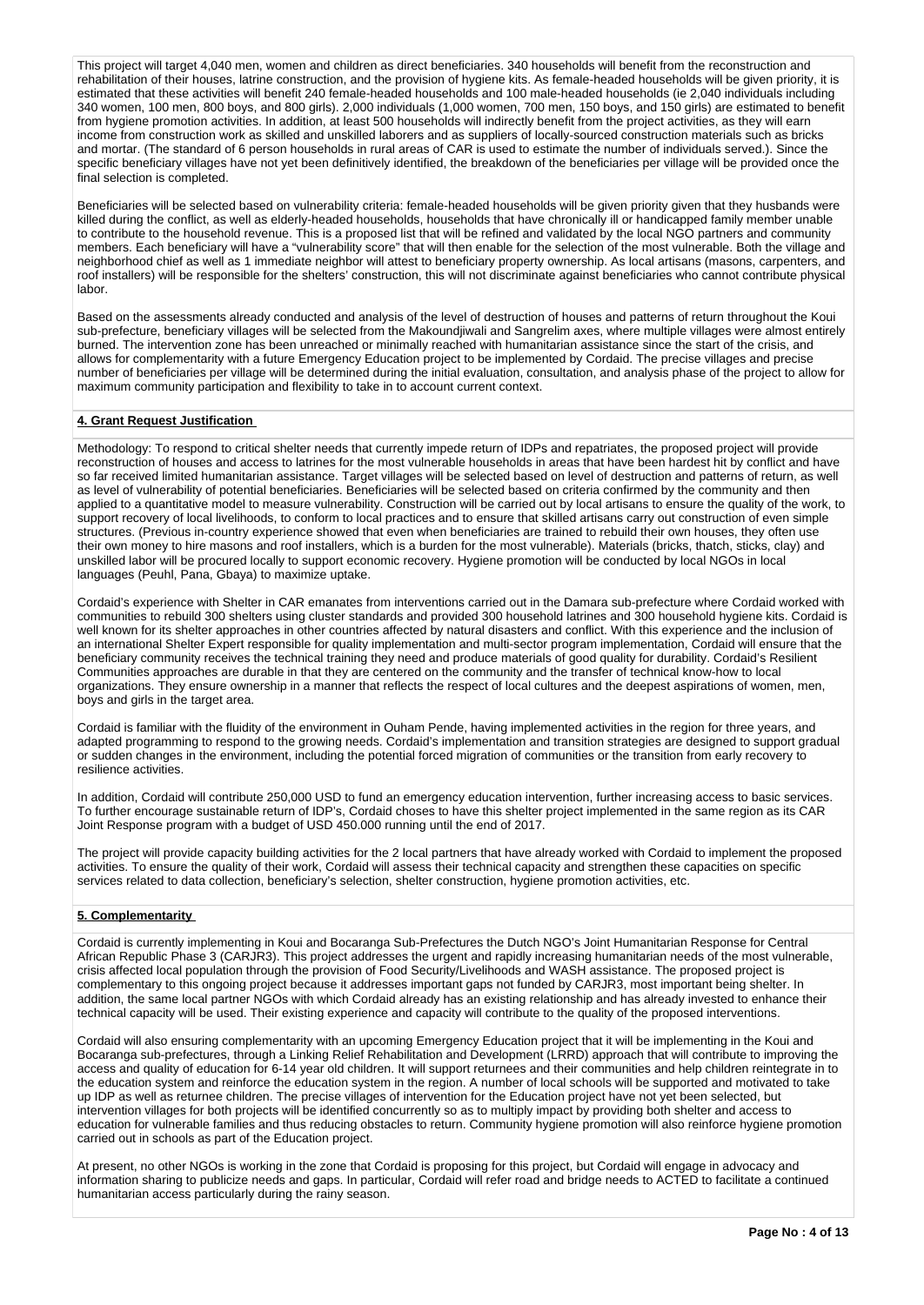#### **Overall project objective**

Ensure that extremely vulnerable conflict-affected households in Koui and Bocaranga sub-prefectures have access to quality shelters in a healthy environment

| Abris et Non vivres                                                                                                                          |                                                         |                                 |  |  |  |  |  |  |
|----------------------------------------------------------------------------------------------------------------------------------------------|---------------------------------------------------------|---------------------------------|--|--|--|--|--|--|
| <b>Cluster objectives</b>                                                                                                                    | <b>Strategic Response Plan (SRP) objectives</b>         | <b>Percentage of activities</b> |  |  |  |  |  |  |
| 2017 Objectif 4 : Assurer que la population<br>affectée ait accès aux solutions d'abris<br>adéquat et à un minimum service social de<br>base | Objectif 3 SRP - 2017 : Préserver la dignité<br>humaine | 100 <sup>1</sup>                |  |  |  |  |  |  |

**Contribution to Cluster/Sector Objectives :** The project contributes to the cluster objective 3 by ensuring that 340 of the most vulnerable households (or 2,040 individuals) in 6 villages have access to assistance that allows them to rehabilitate or reconstruct their shelters in a durable manner. The project goes beyond the shelter reconstruction to ensure a holistic impact and create access to basic services by associating the construction of latrines to each shelter and the dissemination of hygiene messages. Cash for work interventions will also be used for brick production and support with labor to vulnerable households. This will support the cluster objectives in using shelter interventions to revitalize the local economy and empower local communities.

The project will work with a gender and protection mainstreaming approach that establishes linkages to other organizations and government health services for gender-based violence survivors and other protection abuses. In order to ensure Gender and Protection Mainstreaming, at implementation stage, each activity planning session will include an in-depth reflection and analysis on the potential risks for women, men, boys and girls that might be inherent to the activity. The project team will them reflect on how to eliminate the said risks while at the same time responding to other threats to protection and active gender participation. Staff will receive training and orientation in protection and will be oriented to establishing strong linkages to existing protection mechanisms established through the ongoing work of partner organizations in the region.

To assess the effects of the assistance delivered, Cordaid has minimum requirements for design, monitoring and evaluation that are implemented globally with respect to local adaptations. For this project, Cordaid will conduct a baseline and a final survey with a representative sample of beneficiaries, through individual interviews using a questionnaire. The baseline assessment will be carried out within the first two to three months of the project, after the selection of beneficiaries. This survey will target the heads of households when conducting targeting operations at each target site. Indicators results will be disaggregated by sex and analyzed to determine if impacts are achieved in a gender equal manner or gender-sensitive manner. The M&E Officer will conduct follow-up visits for on-site data verification to ensure high quality of data being collected. The humanitarian program coordinator will ensure the quality and implementation of the interventions within the required timeframe through regular site visits. These staff will be provided with technical and programmatic guidance and support by senior staff in Bangui and Cordaid's experts for shelter and WASH.

### **Outcome 1**

2,040 men, women, boys and girls from vulnerable households have access to rural shelters that respond to traditional and shelter cluster norms and hygiene standards

### **Output 1.1**

#### **Description**

Output 1.1: 340 shelters are constructed/rehabilitated in a manner that provides support to the most vulnerable households and promotes a healthy environment.

## **Assumptions & Risks**

Hypothesis: By providing the targeted beneficiaries with shelter and hygiene support, they will meet some of their basic needs and avoid negative coping strategies.

Risks: The security context in the CAR remains extremely volatile. Some of the main consequences for humanitarian work are the lack of road access to communities, the risk of banditry, and the risk of conflict eruption. These may affect the entire planning of activities, including training, ongoing support, and monitoring project progress.

Mitigation strategies: Cordaid is accustomed to operating under these circumstances, and has worked with trusted local authorities and established structures to continue conducting activities. Cordaid remains in close contact daily with all parties, including MINUSCA, humanitarian actors, and any armed or unarmed groups when relevant and secure. Furthermore Cordaid closely monitors political developments in the country, population movements and adjusts movements and activities accordingly to ensure the safety of staff and beneficiaries as a key priority.

If security does not allow access to beneficiaries, Cordaid will discuss how to carry out the remaining activities through the support of local partners, community workers, women's groups and other local associations and local authorities in the field. If security does not allow the implementation due to imminent risk to personnel and beneficiaries, Cordaid will consider relocating to another area or region less affected by events. These decisions will also be made in consultation with communities.

### **Indicators**

|                 |                     |                                                                                                                                                                                                                            | End cycle beneficiaries | <b>End</b><br>cycle |                   |               |
|-----------------|---------------------|----------------------------------------------------------------------------------------------------------------------------------------------------------------------------------------------------------------------------|-------------------------|---------------------|-------------------|---------------|
| Code            | <b>Cluster</b>      | <b>Indicator</b>                                                                                                                                                                                                           | <b>Men</b>              | <b>Women</b>        | <b>Boys Girls</b> | <b>Target</b> |
| Indicator 1.1.1 | Abris et Non vivres | # de ménages (par sexe du chef de ménage)<br>assistés dans la reconstruction ou la réhabilitation<br>de leur maison ayant accès aux services sociaux<br>de base                                                            | 100                     | 240                 |                   | 340           |
|                 |                     | Means of Verification: Project reports, photos, officially and community approved beneficiary lists, human interest stories, field visit<br>reports, construction completion reports, handover certificates, testimonials. |                         |                     |                   |               |
| Indicator 1.1.2 | Abris et Non vivres | # de ménages (par sexe du chef de ménage)<br>bénéficiaires d'un appui à la reconstruction qui<br>répond à un standard minimum WaSH                                                                                         | 100                     | 240                 |                   | 340           |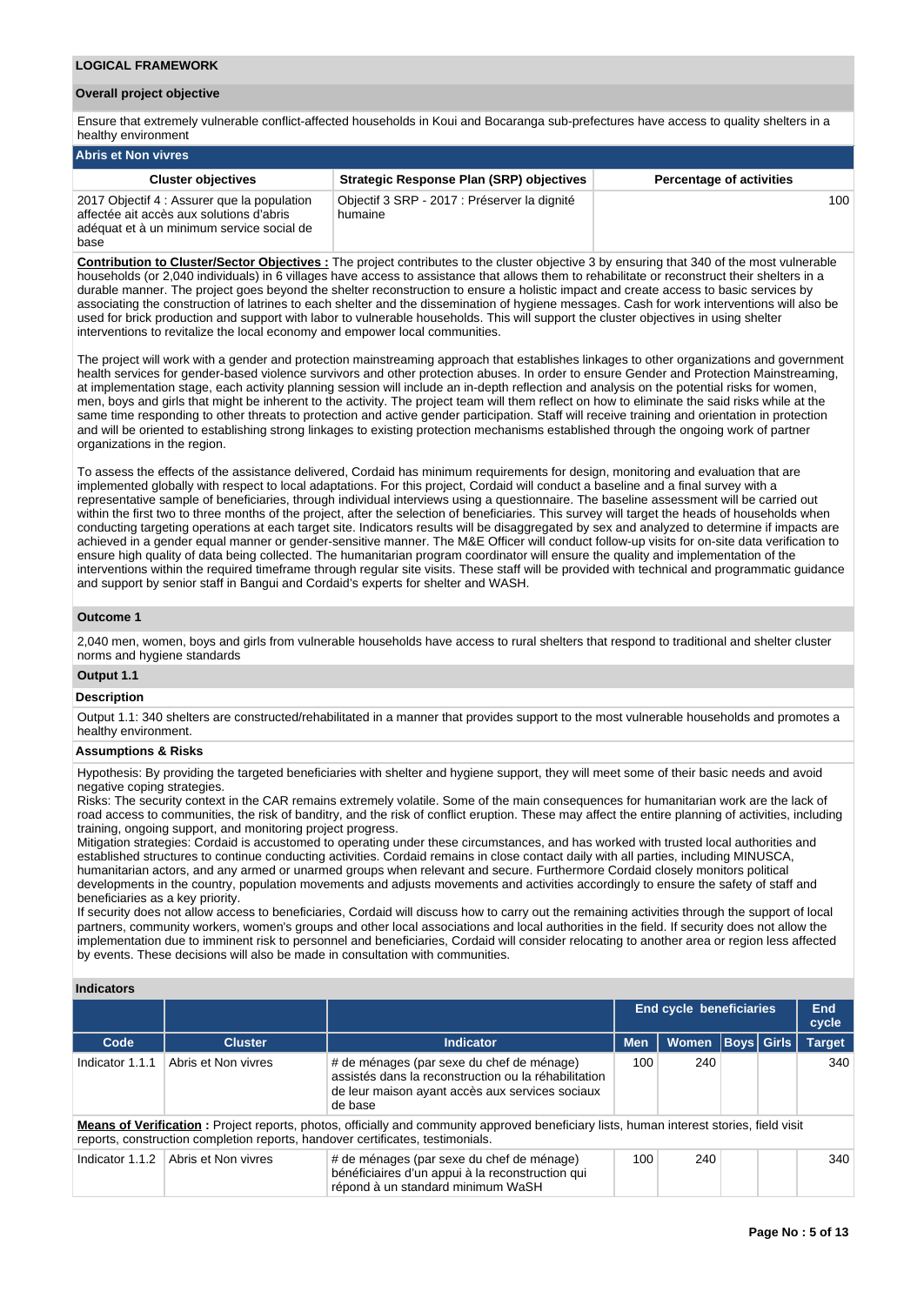|                 |                                     | Means of Verification: Project reports, photos, officially and community approved beneficiary lists, human interest stories, field visit<br>reports, construction completion reports, handover certificates, testimonials.         |  |  |        |  |  |  |
|-----------------|-------------------------------------|------------------------------------------------------------------------------------------------------------------------------------------------------------------------------------------------------------------------------------|--|--|--------|--|--|--|
| Indicator 1.1.3 | Abris et Non vivres                 | # de personnes (désagrégées par sexe et âge)<br>qui participent dans des sensibilisations sur<br>l'hygiène                                                                                                                         |  |  |        |  |  |  |
|                 |                                     | <b>Means of Verification</b> : Project reports, photos, officially and community approved beneficiary lists, human interest stories, field visit<br>reports, construction completion reports, handover certificates, testimonials. |  |  |        |  |  |  |
|                 | Indicator 1.1.4 Abris et Non vivres | Somme d'argent (en USD) injecté dans<br>l'économie locale à travers les activités de<br>construction (artisans, matériaux, main d'ouvre)                                                                                           |  |  | 52.700 |  |  |  |
|                 |                                     | Means of Verification : Contrats avec le fournisseur, le prestataire de service, justificatif de paiement                                                                                                                          |  |  |        |  |  |  |

**Activities**

#### **Activity 1.1.1**

Project Setup and Baseline Study: Identification and recruitment of key personnel for the program, setup of the project within the base in Bocaranga. Planning of a baseline survey targeting shelter and access to basic WASH amenities.

#### **Activity 1.1.2**

Definition of vulnerability criteria with the participation of local authorities and target communities, to be carried out with local NGO partners. Carry out an assessment of shelter and settlement needs of the affected population in consultation with all key stakeholders and the population itself. This activity will serve to define vulnerabilities within the framework of this project and will guide the baseline assessment for the purposes of post-implementation assessment and a comparative analysis of the project's impact on vulnerabilities identified at the start.

### **Activity 1.1.3**

Identification of beneficiaries according to vulnerability criteria followed by community validation, to be carried out with local NGO partners. Working with village leadership and local partners, beneficiaries will be identified based on an objective application of the vulnerability criteria. This information will be used to develop a shelter and settlement response plan in coordination with the relevant authorities, spending agencies (other partners active in the same areas) and the affected population. The plan will take into account the specific location of each shelter to be rehabilitated.

### **Activity 1.1.4**

Confirmation of property ownership via a recorded testimony to be delivered by the village chief, a neighborhood chief, and 1 immediate neighbor (signed document), to be carried out with local NGO partners.

Verification will be carried out to ensure the rightful ownership of the shelters being reconstructed. The project team will proceed, based on testimonies provided, to the identification of housing, land and property ownership and will ensure that the right individuals have ownership or user rights for the land and property to be rehabilitated/reconstructed.

## **Activity 1.1.5**

Carry out reconstruction/rehabilitation of 340 houses and construction of 340 latrines using local skilled and unskilled labor and local materials under the technical supervision of project engineers.

Existing settlement patterns and topographical features will be used to minimize adverse impact on the natural environment when carrying out reconstruction activities. The affected population, local building professionals and the relevant authorities will be involved in agreeing on the appropriate safe building practices, materials and expertise which maximize local livelihood opportunities. Construction approaches will enable the maintenance and upgrading of individual household shelters using locally available tools and resources.

### **Activity 1.1.6**

Identify themes for community hygiene awareness-raising, to be carried out with local NGO partners.

Where necessary, adapt existing hygiene promotion curricula in line with cluster standards for effective hygiene promotion. Ensure that Information Education Communication (IEC) materials used are relevant to the context and culturally appropriate and respectful of local moral codes and that they respond to the specific learning needs of men women and children.

### **Activity 1.1.7**

Conduct community hygiene awareness-raising sessions in villages targeted for reconstruction, to be carried out with local NGO partners. Ensure that partners are oriented and guided and where necessary staff members refreshed on effective hygiene promotion. Develop and implement a hygiene promotion plan that takes into account the gender-specific needs of men, women, boys and girls and remain relevant to cultural norms and practices in addressing negative behaviors.

# **Additional Targets :**

# **M & R**

**Monitoring & Reporting plan**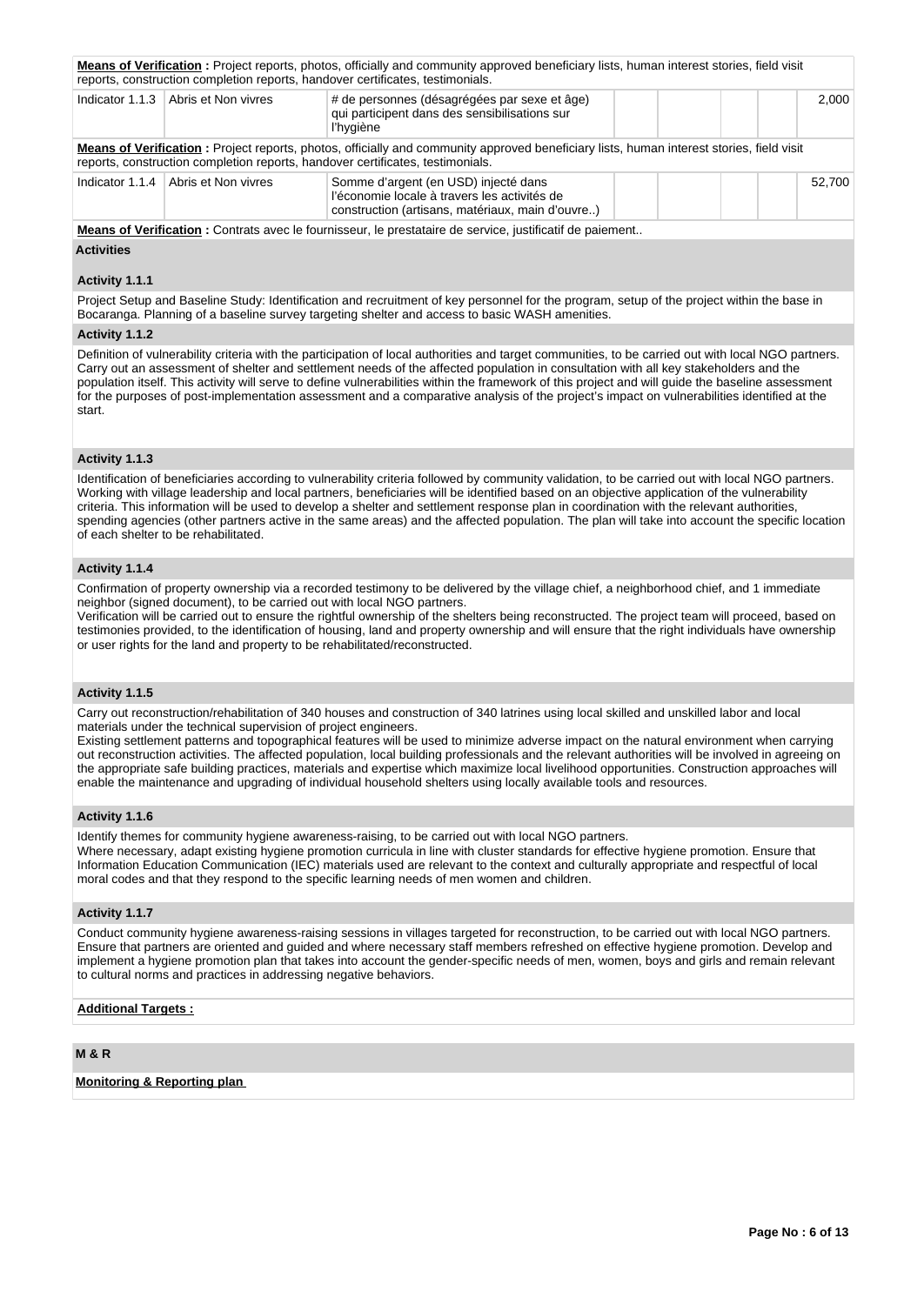Active monitoring will be done throughout all villages by ensuring dedicated Cordaid Shelter and WASH staff is present at least 1x /month in the 6 villages targeted during the full project implementation. They will guide the community mobilizers on the job and ensure a proper planning of activities is developed and kept.

Bi-monthly focus group discussions – separate for men and women – are organized in each village and necessary action will be taken and discussed with the shelter committees.

The quality of the produced bricks, houses and latrines will be monitored by the shelter expert, technical assistance will be provided at the construction sites and the phased approach will be respected. In addition, a Cordaid international shelter expert will visit the project before and during implementation and provide guidance, respecting the context of the region.

A plan B will be developed in case insecurity will not allow to continue the work in the areas foreseen and selected.

Follow up activities and exit strategy are planned for this project and will include:

- Improvement and replication for other rural areas

- Beneficiary satisfaction evaluation

- Shelter Cluster Site Visit

- Final Reporting

Finally, coordination with other NGOs will help ensure that information related to the project activities and results is wide spread and that new interventions designed for the region include the lessons learnt from this project as well as the best practices and/or further sustain project activities. Finally, Cordaid intends to continue working in the area with additional donor funding.

### **Workplan**

| Activitydescription                                                                                                                                                                                                                                                                                                                                                                                                                                                                                                                                                                                                                             | Year |    |              |  |  |    |                         |              |                         |              |              |
|-------------------------------------------------------------------------------------------------------------------------------------------------------------------------------------------------------------------------------------------------------------------------------------------------------------------------------------------------------------------------------------------------------------------------------------------------------------------------------------------------------------------------------------------------------------------------------------------------------------------------------------------------|------|----|--------------|--|--|----|-------------------------|--------------|-------------------------|--------------|--------------|
| Activity 1.1.1: Project Setup and Baseline Study: Identification and recruitment of<br>key personnel for the program, setup of the project within the base in Bocaranga.                                                                                                                                                                                                                                                                                                                                                                                                                                                                        | 2017 |    |              |  |  | X. | $\mathsf{X} \mathsf{X}$ |              |                         |              |              |
| Planning of a baseline survey targeting shelter and access to basic WASH<br>amenities.                                                                                                                                                                                                                                                                                                                                                                                                                                                                                                                                                          | 2018 |    |              |  |  |    |                         |              |                         |              |              |
| Activity 1.1.2: Definition of vulnerability criteria with the participation of local<br>authorities and target communities, to be carried out with local NGO partners.                                                                                                                                                                                                                                                                                                                                                                                                                                                                          | 2017 |    |              |  |  | X  | $\mathsf{X}$            | $\mathsf{X}$ |                         |              |              |
| Carry out an assessment of shelter and settlement needs of the affected<br>population in consultation with all key stakeholders and the population itself. This<br>activity will serve to define vulnerabilities within the framework of this project and<br>will guide the baseline assessment for the purposes of post-implementation<br>assessment and a comparative analysis of the project's impact on vulnerabilities<br>identified at the start.                                                                                                                                                                                         | 2018 |    |              |  |  |    |                         |              |                         |              |              |
| Activity 1.1.3: Identification of beneficiaries according to vulnerability criteria<br>followed by community validation, to be carried out with local NGO partners.                                                                                                                                                                                                                                                                                                                                                                                                                                                                             | 2017 |    |              |  |  | X  | X.                      | $\mathsf{X}$ |                         |              |              |
| Working with village leadership and local partners, beneficiaries will be identified<br>based on an objective application of the vulnerability criteria. This information will<br>be used to develop a shelter and settlement response plan in coordination with the<br>relevant authorities, spending agencies (other partners active in the same areas)<br>and the affected population. The plan will take into account the specific location of<br>each shelter to be rehabilitated.                                                                                                                                                         | 2018 |    |              |  |  |    |                         |              |                         |              |              |
| Activity 1.1.4: Confirmation of property ownership via a recorded testimony to be<br>delivered by the village chief, a neighborhood chief, and 1 immediate neighbor                                                                                                                                                                                                                                                                                                                                                                                                                                                                             | 2017 |    |              |  |  |    | X                       | X            | $\overline{\mathsf{x}}$ |              |              |
| (signed document), to be carried out with local NGO partners.<br>Verification will be carried out to ensure the rightful ownership of the shelters being<br>reconstructed. The project team will proceed, based on testimonies provided, to<br>the identification of housing, land and property ownership and will ensure that the<br>right individuals have ownership or user rights for the land and property to be<br>rehabilitated/reconstructed.                                                                                                                                                                                           | 2018 |    |              |  |  |    |                         |              |                         |              |              |
| Activity 1.1.5: Carry out reconstruction/rehabilitation of 340 houses and<br>construction of 340 latrines using local skilled and unskilled labor and local                                                                                                                                                                                                                                                                                                                                                                                                                                                                                     | 2017 |    |              |  |  |    |                         |              | $\times$                | $\mathsf{X}$ | $\mathsf{X}$ |
| materials under the technical supervision of project engineers.<br>Existing settlement patterns and topographical features will be used to minimize<br>adverse impact on the natural environment when carrying out reconstruction<br>activities. The affected population, local building professionals and the relevant<br>authorities will be involved in agreeing on the appropriate safe building practices,<br>materials and expertise which maximize local livelihood opportunities. Construction<br>approaches will enable the maintenance and upgrading of individual household<br>shelters using locally available tools and resources. | 2018 | X. | $\mathsf{X}$ |  |  |    |                         |              |                         |              |              |
| Activity 1.1.6: Identify themes for community hygiene awareness-raising, to be<br>carried out with local NGO partners.                                                                                                                                                                                                                                                                                                                                                                                                                                                                                                                          | 2017 |    |              |  |  |    | $\times$                | $\mathsf{X}$ |                         |              |              |
| Where necessary, adapt existing hygiene promotion curricula in line with cluster<br>standards for effective hygiene promotion. Ensure that Information Education<br>Communication (IEC) materials used are relevant to the context and culturally<br>appropriate and respectful of local moral codes and that they respond to the<br>specific learning needs of men women and children.                                                                                                                                                                                                                                                         | 2018 |    |              |  |  |    |                         |              |                         |              |              |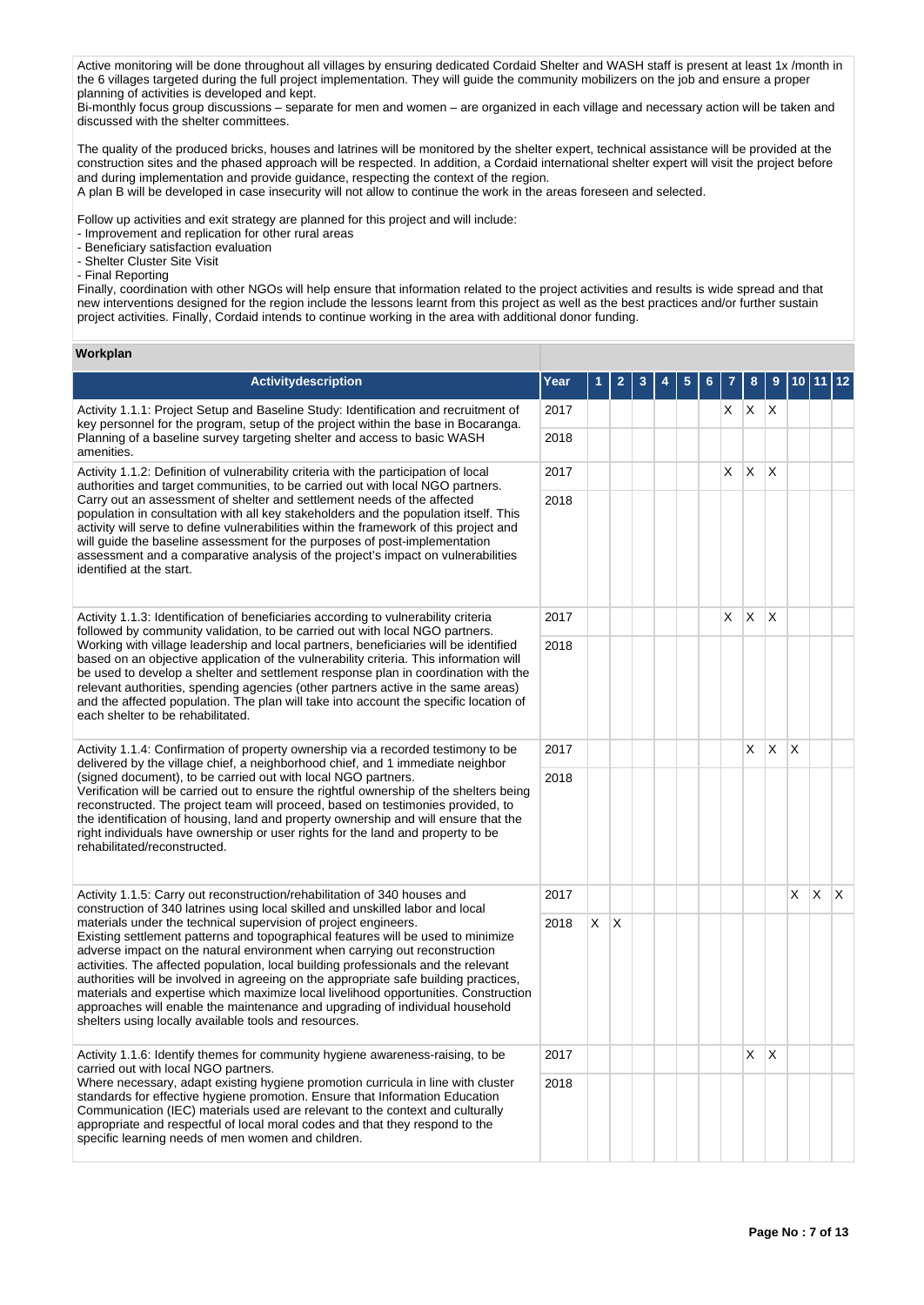Activity 1.1.7: Conduct community hygiene awareness-raising sessions in villages targeted for reconstruction, to be carried out with local NGO partners. Ensure that partners are oriented and guided and where necessary staff members refreshed on effective hygiene promotion. Develop and implement a hygiene promotion plan that takes into account the gender-specific needs of men, women, boys and girls and remain relevant to cultural norms and practices in addressing negative behaviors.

| 2017     |  |  |  |  |  | $X \mid X \mid X$ |  |
|----------|--|--|--|--|--|-------------------|--|
| 2018 X X |  |  |  |  |  |                   |  |

### **OTHER INFO**

# **Accountability to Affected Populations**

A complaint mechanism is already in place for the CARJR3 project that Cordaid currently implements in Ouham Pende. All stakeholders are invited to report back to any staff member of Cordaid working in the field or at the office present. As many people cannot read nor write in the region and telephone coverage is very low, Meetings will be held at the beginning of the project in each target community to present activities and intended results, so that communities know and understand the services that they will receive via the project and how they can participate and provide feedback over the life of the project. Community members will be invited to present complaints to any Cordaid or local NGO staff member, who have the responsibility to transmit them directly to the M&E Officer. Unfortunately, as the majority of the population is illiterate and telephone coverage is very low, other approaches for a confidential transmission of information are complicated to implement. Nevertheless, "Communication Boxes" will be posted outside Cordaid's office in Bocaranga and Koui, so that confidential written communication may be provided as needed Cordaid will also ensure that local NGO partners report any suggestions or remarks made by the population in their monthly reports. Cordaid's M&E officer will also conduct extensive monitoring visits in the field every 2 months to discuss with beneficiaries and local leaders regarding project implementation and gather their feedback.

**Implementation Plan**

Project start up:

- Baseline evaluation and community consultations to select target villages in intervention zone

- Community meetings, with representatives of returnees, local authorities and community leaders to discuss approach

- Community sensitization regarding project (local NGO partners)

- Define vulnerability criteria with input from local community (local NGO partners)

- Invite potential beneficiaries in target villages to "apply" for shelter assistance, which will include vulnerability evaluation and physical site visit of house (local NGO partners)

- Compose groups of community leaders and members in target villages to validate beneficiaries (selected based on level of vulnerability) - Validate property ownership for each beneficiary based on attestation of village and neighborhood chiefs and an immediate neighbor (local

NGO partners)

- Take "before" photos of all houses and family members (local NGO partners)

Pre-construction activities:

- Identify local suppliers of materials (bricks, thatch, sticks, sand…) in target villages (local NGO)
- Identify local artisans (brick makers, masons, roof installers) in target villages (local NGO)
- Constitute latrine construction teams composed of skilled and unskilled laborers will be identified (local NGO)
- Select a roving team of carpenters to manufacture/install windows and doors according to existing shelter specifications
- Determine fixed price to pay for materials and skilled/unskilled labor

- Artisans will conduct an evaluation of each house to determine quantity of materials necessary, under supervision of project engineer

- Local shelter and latrine materials will be procured from artisans pre-identified
- Non-local materials and tools for windows/doors and latrines will be procured

- Hygiene kits will be procured

Activity implementation (under supervision of local NGO partners project engineer)

- Reconstruction of shelters (walls, roof) carried out by local artisans
- Manufacture and installation of doors/windows carried out by team of carpenters
- Construct latrines by teams identified
- Identify themes and conduct hygiene promotion awareness-raising sessions (conducted by local NGO partners)
- Distribute hygiene kits to shelter beneficiaries

Follow up activities and exit strategy:

- Take "after" photos of reconstructed homes with families present (local NGO partners)
- Improvement and replicate for other rural areas

- Beneficiary satisfaction evaluation

- Shelter Cluster Site Visit
- Final Reporting

To ensure the successful implementation of the project, special considerations will be made for the seasonal calendar in Ouham Pende. Based on this calendar, Cordaid proposes to start the project on July 1, 2017 and to consider 2.5 to 3 months of rainy season during which a deeper assessment and baseline survey will be carried out to assess the status of the shelters of the population. This will serve as a tool for evaluating the impact of the project at the end. This time out of the total 9 months of project implementation will also be allocated for the project setup.

| Coordination with other Organizations in project area |                                                                                                                                                                                                                                                                                                                                                                                        |  |  |  |  |  |  |  |
|-------------------------------------------------------|----------------------------------------------------------------------------------------------------------------------------------------------------------------------------------------------------------------------------------------------------------------------------------------------------------------------------------------------------------------------------------------|--|--|--|--|--|--|--|
| Name of the organization                              | <b>Areas/activities of collaboration and rationale</b>                                                                                                                                                                                                                                                                                                                                 |  |  |  |  |  |  |  |
| <b>IRC</b>                                            | Cordaid is the sub cluster lead for WASH and Food Security &<br>Livelihoods in Bocaranga. Bi-weekly meetings are organized for this<br>purpose in which activities and approaches are being discussed and<br>coordinated to avoid overlap. There is no shelter sub cluster as yet.<br>Local authorities are invited to these meetings and informed on all<br>activities in the region. |  |  |  |  |  |  |  |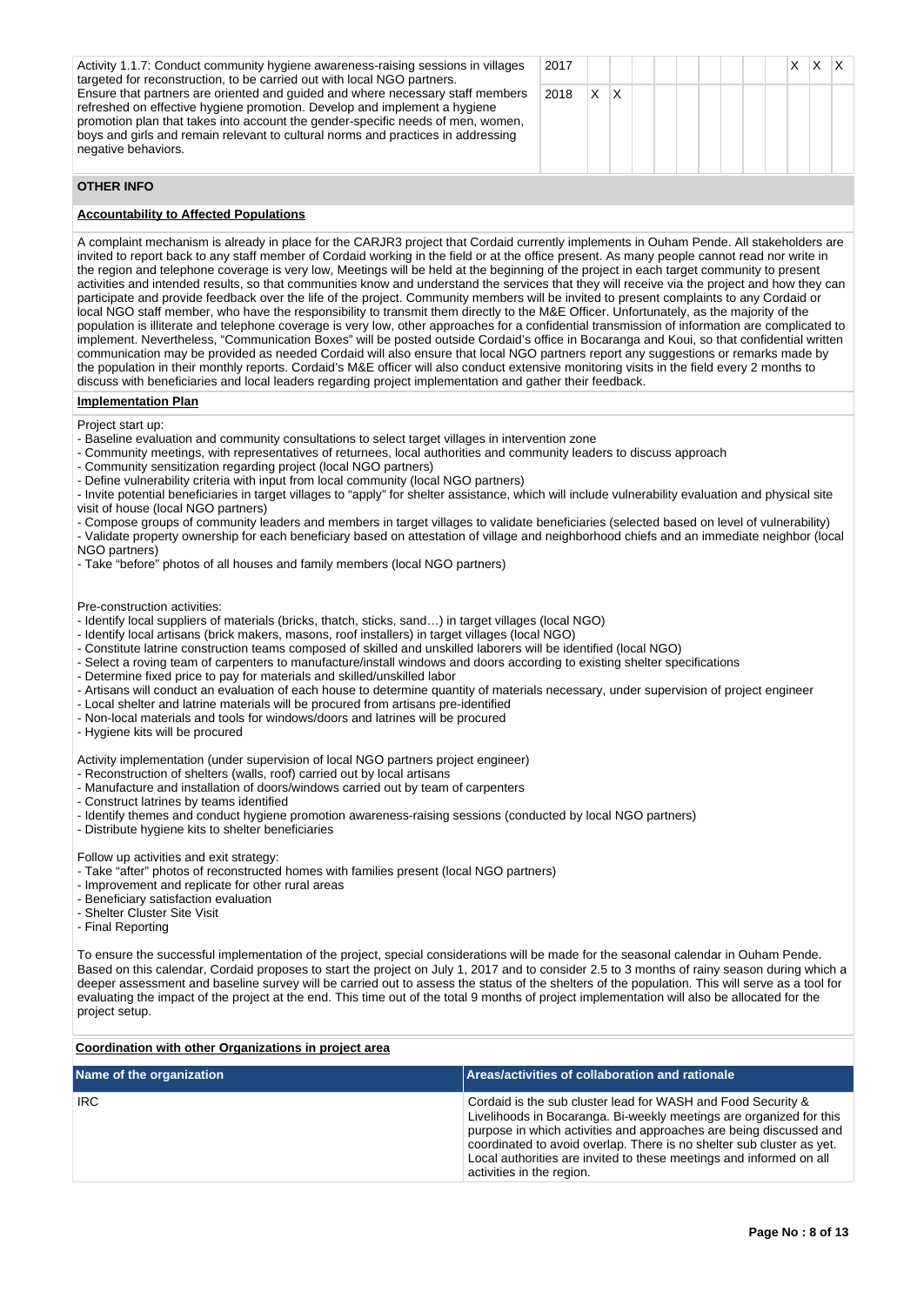| Mentor Initiative | Cordaid is the sub cluster lead for WASH and Food Security &<br>Livelihoods in Bocaranga. Bi-weekly meetings are organized for this<br>purpose in which activities and approaches are being discussed and<br>coordinated to avoid overlap. There is no shelter sub cluster as yet.<br>Local authorities are invited to these meetings and informed on all<br>activities in the region. |
|-------------------|----------------------------------------------------------------------------------------------------------------------------------------------------------------------------------------------------------------------------------------------------------------------------------------------------------------------------------------------------------------------------------------|
| ACTED             | For the Emergency Education pilot of Cordaid, active coordination is<br>ongoing with ACTED that will support 6 schools in the region.                                                                                                                                                                                                                                                  |
| Word Vision       | For the Emergency Education pilot of Cordaid, active coordination is<br>ongoing with with World Vision that will started Child Friendly Spaces<br>in the region.                                                                                                                                                                                                                       |

# **Environment Marker Of The Project**

N/A: Not applicable, only used for a small number of services

#### **Gender Marker Of The Project**

2a- The project is designed to contribute significantly to gender equality

### **Justify Chosen Gender Marker Code**

Equality between men and women are essential dimensions of all Cordaid's programs. We consider that integrating gender issues in humanitarian assistance is crucial and fundamental to a successful transition towards sustainable development practices. Recognizing the different needs, capacities and contributions of women, girls, boys and men, Cordaid evaluates the implications of humanitarian activities on the protection, the survival of people caught up in humanitarian crises but also on the gender roles changes and the power dynamics changes.

In response to entrenched gender inequalities and women's limited control over resources, this project will specifically target vulnerable women and women-headed households as priority beneficiaries. It is impossible for many women who have lost their husbands in the conflict to mobilize the necessary resources to repair their damaged homes, which contributes to keeping these women and their children in a permanent IDP situation as access to shelter is a prerequisite for return. In addition, women will be involved in the beneficiary validation process in order to promote women's meaningful participation and representation in community decision-making. Since it is often women who are responsible for collecting water, they will also be consulted in decisions regarding the water points to be selected for rehabilitation. In developing themes for hygiene promotion sessions, women will be consulted and timing of activities will be considered so that women and girls can participate. The hygiene sessions' topics will include messages tailored for women and girls with for example messages on menstrual hygiene and the use and disposal of female hygiene items. Since a male family member typically supervises house construction/repair activities, local NGO partners will give special attention to monitoring the construction work for those female beneficiaries who do not have a male family member to assist them. The approach of reliance on local artisans for reconstruction is specifically tailored towards female beneficiaries because it does not rely on beneficiary labor.

In order to ensure that gender dynamics are taken into account in a practical manner during project implementation, specific analyses of risks, impacts, and desired outcomes on gender dynamics will be carried out for each project activity. Participation of women in the program is therefore not necessarily geared towards changing local norms and practices but instead to enable each gender to contribute meaningfully into the project. This will be further supported by the inclusion of women in the design, at field level, of the activities to be carried out. For instance, the project will rely on community-based hygiene promoters to carry forward with the hygiene promotion, while they will receive training, they will also be consulted as to the format, relevance, content and dissemination methods that are most appropriate for maximum positive results. This is an approach that Cordaid has used throughout its interventions in Ouham-Pende and that has had a normative impact on gender protection and inter-gender power relations.

The project does not introduce new shelter designs. Instead, consultations with men, women and children will be carried out to ensure that as much as possible and within the boundaries of available resources, additional considerations can be made to create separate living spaces between sexes and age groups where household sizes and households' own contributions can make this possible.

## **Protection Mainstreaming**

Cordaid will incorporate "do no harm – DNH – principles" throughout the project cycle and especially during the selection of beneficiaries that will be based on transparent vulnerability criteria validated by community members. A quantitative vulnerability calculation for each potential beneficiary will ensure that the most vulnerable are given preference. Furthermore, property ownership of each house to be reconstructed will be confirmed via attestation by 2 local authorities and an immediate neighbor to avoid violation of property rights. The project will ensure the same support is provided to both the returnee community and the host community. For example, households in the host community that had their houses destroyed / damaged and have not had the means to repair them to date will receive the same support as the returning households to rebuild their houses. The selection of some extremely vulnerable host community beneficiaries in the Bocaranga sub-prefecture will also ensure the acceptance of the project. Protection mainstreaming will also be integrated in a practical manner through a purposeful assessment of the protection implication of each activity that will be carried out and a deliberate reflection on methods and approaches to minimize or eliminate the identified risks. Community-based committees will be oriented to existing protection mechanisms established by other partners in the area. These strong linkages will be made to ensure that a cross-sectoral and integrated approach is achieved in a complimentary manner throughout the project.

Community Shelter Committee (CSC) will be established in each village. Composed of, for example, the village chief, 2 host community members (at least 1 female), 3 potential beneficiaries (at least 1 female) and 1 mason (from the village), the role of these CSC will be very important throughout the whole process. It includes being involved in the assessments, the beneficiary selection, trainings, planning, supporting the execution of works, mediating. These CSC will help to ensure that targeted beneficiaries are settled on the land of their original dwelling and that ownership of the land and houses to be reconstructed/rehabilitated is confirmed. These committees will also oversee key aspects of the project at the community level including shelter reconstruction to ensure not only the respect of do no harm principles but also a greater access for vulnerable populations.

The constraints on women, within both displaced and host communities will be mitigated to ensure that increased access to shelter and hygiene assistance is equitably distributed within households. The safety and dignity of the beneficiaries will be at the core of the project interventions. For the hygiene promotion sessions, for example, ease of actions for females and timing of activities will be considered so that women and girls safely participate. The hygiene sessions' topics will include messages tailored for women and girls with for example messages on menstrual hygiene and the use and disposal of female hygiene items.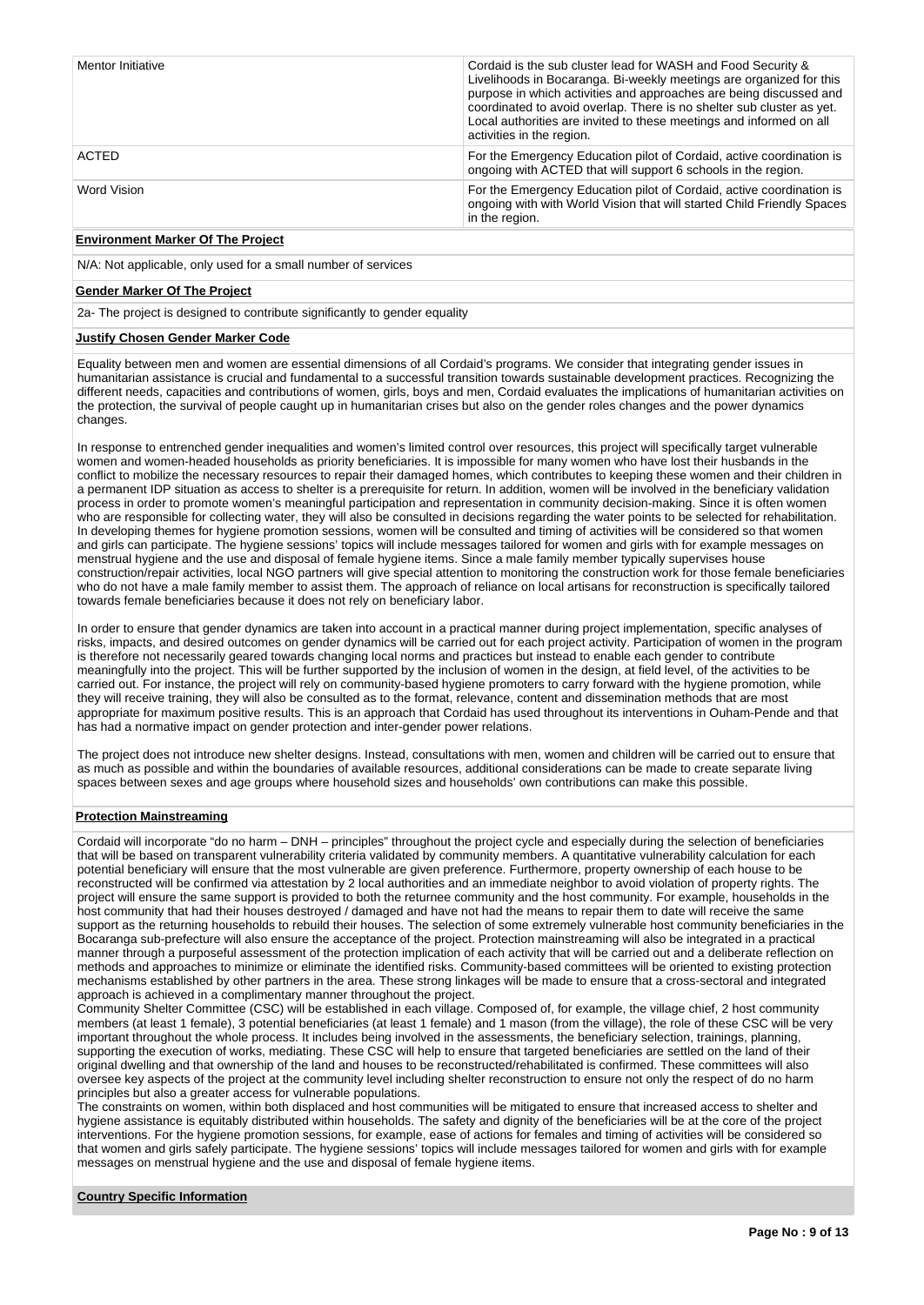## **Safety and Security**

This project will be implemented in the sub-prefectures of Koui (90%) and Bocaranga (10%), located in the northwest of CAR near the Cameroonian border. The sub-prefecture of Koui is controlled by an armed group called "Return, Reclamation, Rehabilitation," or 3R initially formed to protect the minority Peuhl population from attacks by Christian Anti-Balaka militias and which is reportedly made up of mostly Muslim cattle herders. Koui was inaccessible to NGO from September 2016 to March 2017. During this period, there were regular attacks and clashes between the 3R and Anti-Balaka armed groups. As for Bocaranga, the town was attacked on February 2, 2017, by the 3R and the Anti-Balaka and this further aggravated the vulnerability of the populations already affected by the ongoing insecurity in Koui and Bocaranga. Since then, tension remains high between the 3R and the Anti-Balaka, with risks of periodic clashes, although the months of April and May 2017 were relatively calm. However, since the 3R is currently trying to expand their zone of influence in different subprefectures near Koui, the security risks for the coming months remain high and are regularly monitored by the Cordaid Security Office. Cordaid RCA is committed to the safety and security of its national and international staff. This is ensured by developing, providing and maintaining strong security plans and procedures. These are continuously maintained and updated, with thorough dissemination and understanding of all staff ensured through orientations, training(s), and written notifications. A number of standard operating procedures for security and safety have been put in place in order to lay out preventative security measures for daily routines rather than specific incidents; to provide security indicators and directions that ensure the safety and security of Cordaid staff; to provide Cordaid staff with guidelines on how to operate and implement programs with the utmost safety within their particular context in CAR; and to orient new expatriate and local staff and to describe the current security mechanisms which are in place in Ouham Pende. These standard operating procedures specific to Ouham Pende include; movement protocol between Bocaranga & Koui; curfew; pre-approved accommodation; movement protocols in the axe Bocaranga – Koui; restricted areas in the axe Bocaranga – Koui; and communication protocols. The standard operating procedures put in place in Bocaranga will allow staff to undertake systematic and regular monitoring visits during implementation. The Humanitarian Coordinator as well as the Director of Programs and the Security Coordinator will undertake systematic visits to Bocaranga to ensure the quality implementation of the project, the achievement of project indicators but also the safety and security of the Cordaid staff involved in this project.

### **Access**

Cordaid has been able, in cooperation with the other actors in the region, to safeguard access to beneficiaries by meeting / negotiating with Minusca and various armed groups in the region. Cordaid is a well-known and respected actor and well accepted by the communities in the region.

Access could be limited during the project implementation, for which we need to develop a Plan B, after having identified most vulnerable beneficiaries that have returned / are willing to return permanently to the area. To date we understand that displaced people are returning from Bocaranga to Koui region. But people continue to flee to the jungle after the slightest rumor of movement of armed groups.

Cordaid has a field office in Bocaranga that was established in 2016 and that is operational and has the capacities to implement this project's activities. The Bocaranga field office has a total of 32 staff including an expat Program Manager, with local staff consisting of a WASH Coordinator, a MEAL Officer, a Logistics/Security Officer, and a Finance officer who will all contribute to the achievement of the project targets. In addition to the staff, the field office in Bocaranga is equipped with vehicles, motorbikes, laptops, communication equipment and good internet facilities necessary for the implementation of the project. The office has a security plan, walkie talkies available and cars have radio equipment to ensure contact between the base and staff operating in the field.

For the activities to be implemented in Koui, and due the security context of the region, Cordaid will be working together with and from the local partner office, to avoid the risks of daily travels between Bocaranga and Koui. Logistics and security resources from this project and from other projects (including the CARJR3 project and the education project to be funded by Cordaid) will be affected to this hub for the implementation of the project activities while ensuring the safety and security of the staff.

### **BUDGET**

| Code | <b>Budget Line Description</b>                                                                                                                                                                                                                                                          |   | D / S Quantity Unit | cost          | <b>Duration</b><br><b>Recurran</b> | $\frac{9}{6}$<br>charged | <b>Total Cost</b> |
|------|-----------------------------------------------------------------------------------------------------------------------------------------------------------------------------------------------------------------------------------------------------------------------------------------|---|---------------------|---------------|------------------------------------|--------------------------|-------------------|
|      |                                                                                                                                                                                                                                                                                         |   |                     |               | ce                                 | to CHF                   |                   |
|      | 1. Staff and Other Personnel Costs                                                                                                                                                                                                                                                      |   |                     |               |                                    |                          |                   |
| 1.1  | Project Shelter Coordinator.00.00                                                                                                                                                                                                                                                       | D | 1                   | 1,200<br>.00  | 9                                  | 100.00                   | 10,800.00         |
|      | This position will cover the technical role for the Shelter activities                                                                                                                                                                                                                  |   |                     |               |                                    |                          |                   |
| 1.2  | Project WASH Coordinator                                                                                                                                                                                                                                                                | D | $\mathbf{1}$        | 1,200<br>.00. | 9                                  | 100.00                   | 10.800.00         |
|      | This position will cover the technical role for the WASH activities                                                                                                                                                                                                                     |   |                     |               |                                    |                          |                   |
| 1.3  | <b>Project Logistics Officer</b>                                                                                                                                                                                                                                                        | D | $\mathbf{1}$        | 900.0<br>n    | 9                                  | 33.00                    | 2,673.00          |
|      | This position will assist with logistics, procurement and administration. The position is responsible to monitor compliance with<br>Cordaid and donor regulations and procedures.                                                                                                       |   |                     |               |                                    |                          |                   |
| 1.4  | <b>Shelter Expert</b>                                                                                                                                                                                                                                                                   | D | 1 <sup>1</sup>      | 12,00<br>0.00 | 9                                  | 10.00                    | 10,800.00         |
|      | This position is based in the Cordaid The Haque headquarters, and will provide technical support during project implementation<br>and monitoring. The position is crucial to the project to assure optimum analyses and decision making in the course of the project<br>implementation. |   |                     |               |                                    |                          |                   |
| 1.5  | Project MEAL Officer                                                                                                                                                                                                                                                                    | D | 1 <sup>1</sup>      | 1,000<br>.00  | 9                                  | 33.00                    | 2,970.00          |
|      | This position will be responsible for data collection, monitoring and evaluation for the project.                                                                                                                                                                                       |   |                     |               |                                    |                          |                   |
| 1.6  | <b>Senior Community Mobilizers</b>                                                                                                                                                                                                                                                      | D | 2                   | 450.0<br>0    | 9                                  | 33.00                    | 2,673.00          |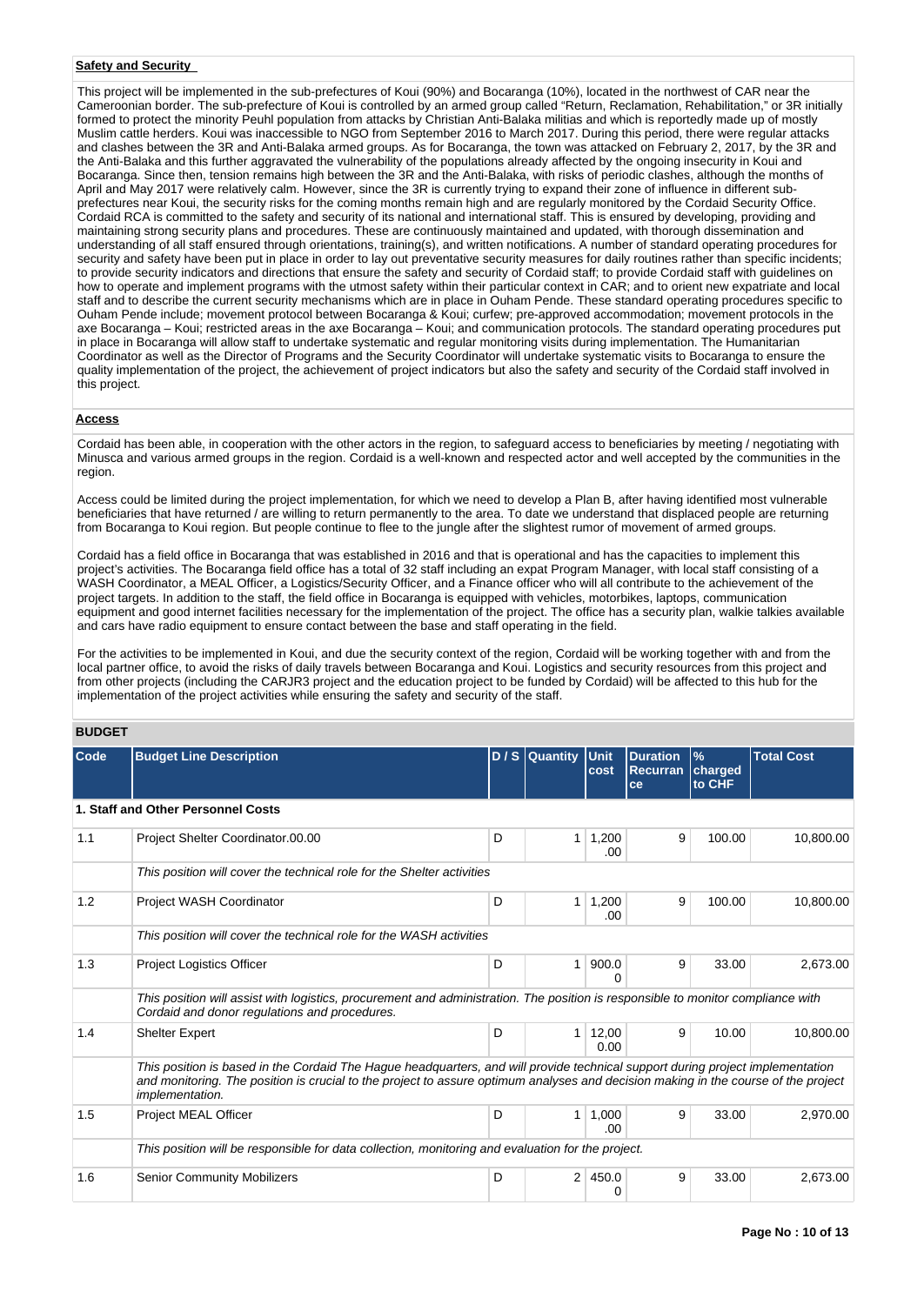|      | This position will be based on the field. Will be responsible for activities' implementation.                                                                                                                                                                                                                                                                                                                                                                                             |   |                |                        |   |        |            |
|------|-------------------------------------------------------------------------------------------------------------------------------------------------------------------------------------------------------------------------------------------------------------------------------------------------------------------------------------------------------------------------------------------------------------------------------------------------------------------------------------------|---|----------------|------------------------|---|--------|------------|
| 1.7  | Humanitarian Program Coordinator                                                                                                                                                                                                                                                                                                                                                                                                                                                          | D |                | $1 \mid 11,16$<br>2.00 | 9 | 10.00  | 10,045.80  |
|      | This position is responsible for the design as well as monitoring and implementation of the project against the agreed objectives<br>to ensure that indicators and targets are met. Also helps in data collection and in ensuring that indicators are measurable and<br>conform to the Sphere standards.                                                                                                                                                                                  |   |                |                        |   |        |            |
| 1.8  | Program Manager - Bocaranga                                                                                                                                                                                                                                                                                                                                                                                                                                                               | D |                | $1 \mid 11,16$<br>2.00 | 9 | 15.00  | 15,068.70  |
|      | This position ensures that all the project activities in Koui and Bocaranga are properly implemented and is responsible for<br>coordinating the program at a local level, supervising local administration, finance, and logistics. This position also provides<br>overall liaison between local government units, MINUSCA, and other NGOs present in Ouham Pende.                                                                                                                        |   |                |                        |   |        |            |
| 1.9  | <b>Country Director</b>                                                                                                                                                                                                                                                                                                                                                                                                                                                                   | S |                | $1 \mid 16,00$<br>3.00 | 9 | 2.00   | 2,880.54   |
|      | This position provides the strategic vision and leadership for the country program. Responsible for donor and government<br>relations, fundraising and budget management, security and operations management, and developing a motivated and<br>professional team.                                                                                                                                                                                                                        |   |                |                        |   |        |            |
| 1.10 | Finance & Administration Director                                                                                                                                                                                                                                                                                                                                                                                                                                                         | S |                | $1 \mid 12,77$<br>6.00 | 9 | 2.00   | 2,299.68   |
|      | This position oversees the country financial portfolio, in addition to maintaining and supervising all financial systems and<br>procedures required for grant management and accountability.                                                                                                                                                                                                                                                                                              |   |                |                        |   |        |            |
| 1.11 | Programs Director                                                                                                                                                                                                                                                                                                                                                                                                                                                                         | S |                | 1 11,16<br>2.00        | 9 | 2.00   | 2,009.16   |
|      | This position is responsible for ensuring the design and delivery of quality programs, supervising and coordinating<br>implementation of projects and project evaluations; monitoring project spending and reporting on all grants; reviewing and<br>approving all purchase and repair requisitions for program in terms of appropriate need; determining project staffing levels at<br>proposal development stage; recruiting, supervising and evaluating sector and field coordinators. |   |                |                        |   |        |            |
| 1.12 | <b>Community Mobilizer</b>                                                                                                                                                                                                                                                                                                                                                                                                                                                                | D | 8              | 300.0<br>0             | 9 | 33.00  | 7,128.00   |
|      | Will assist in the implementation of the project activities. Will report to the Senior Community Mobilizers.                                                                                                                                                                                                                                                                                                                                                                              |   |                |                        |   |        |            |
| 1.13 | <b>Financial Manager</b>                                                                                                                                                                                                                                                                                                                                                                                                                                                                  | S |                | $1 \mid 1,500$<br>.00  | 3 | 100.00 | 4,500.00   |
|      | This position is responsible for the financial operation of the field office and for compliance with the RCA reporting, accounting<br>and tax system.                                                                                                                                                                                                                                                                                                                                     |   |                |                        |   |        |            |
| 1.14 | Cashier/Assistant                                                                                                                                                                                                                                                                                                                                                                                                                                                                         | S | 1 <sup>1</sup> | 600.0<br>0             | 9 | 33.00  | 1,782.00   |
|      | This position will support the project by providing cash for program sites activities and staff.                                                                                                                                                                                                                                                                                                                                                                                          |   |                |                        |   |        |            |
| 1.15 | <b>Security Guards</b>                                                                                                                                                                                                                                                                                                                                                                                                                                                                    | S |                | 3 249.0<br>0           | 9 | 33.00  | 2,218.59   |
|      | This position will provide security services to the field office in Bocaranga.                                                                                                                                                                                                                                                                                                                                                                                                            |   |                |                        |   |        |            |
|      | <b>Section Total</b>                                                                                                                                                                                                                                                                                                                                                                                                                                                                      |   |                |                        |   |        | 88,648.47  |
|      | 2. Supplies, Commodities, Materials                                                                                                                                                                                                                                                                                                                                                                                                                                                       |   |                |                        |   |        |            |
| 2.1  | Shelter materials (average cost per house reconstructed)                                                                                                                                                                                                                                                                                                                                                                                                                                  | D | 340            | 225.0<br>0             | 1 | 100.00 | 76,500.00  |
|      | Bricks, wood/nails/hinges for door frames, doors, window frames, windows, thatch and sticks for roofing                                                                                                                                                                                                                                                                                                                                                                                   |   |                |                        |   |        |            |
| 2.2  | Latrines - tools and materials                                                                                                                                                                                                                                                                                                                                                                                                                                                            | D |                | 340 80.00              | 1 | 100.00 | 27,200.00  |
|      | Tools and materials necessary for digging latrines, manufacturing dalettes, and enclosing latrines                                                                                                                                                                                                                                                                                                                                                                                        |   |                |                        |   |        |            |
| 2.3  | Household Hygiene Kits                                                                                                                                                                                                                                                                                                                                                                                                                                                                    | D |                | 340 70.00              | 1 | 100.00 | 23,800.00  |
|      | cf supporting documents for the items included in the list. The file to be considered is the one entitled Liste des kits de<br>construction et kit hygiène.docx                                                                                                                                                                                                                                                                                                                           |   |                |                        |   |        |            |
| 2.4  | Hygiene promotion lump sum                                                                                                                                                                                                                                                                                                                                                                                                                                                                | D |                | $1 \mid 4,000$<br>.00  | 1 | 100.00 | 4,000.00   |
|      | Awareness raising materials (posters, loudspeakers, prizes for quiz questions) for use in multiple awareness-raising sessions in<br>all target villages                                                                                                                                                                                                                                                                                                                                   |   |                |                        |   |        |            |
| 2.5  | <b>Capacity Building</b>                                                                                                                                                                                                                                                                                                                                                                                                                                                                  | D | 5 <sup>1</sup> | 400.0<br>0             | 1 | 100.00 | 2,000.00   |
|      | This will include the capacity building of the local partners with respect to baseline data collection, beneficiary selection,<br>beneficiary accountability, protection mainstreaming, and reporting in addition to certain technical WASH themes – participation<br>of local partner staff in 5 all-day training sessions                                                                                                                                                               |   |                |                        |   |        |            |
|      | <b>Section Total</b>                                                                                                                                                                                                                                                                                                                                                                                                                                                                      |   |                |                        |   |        | 133,500.00 |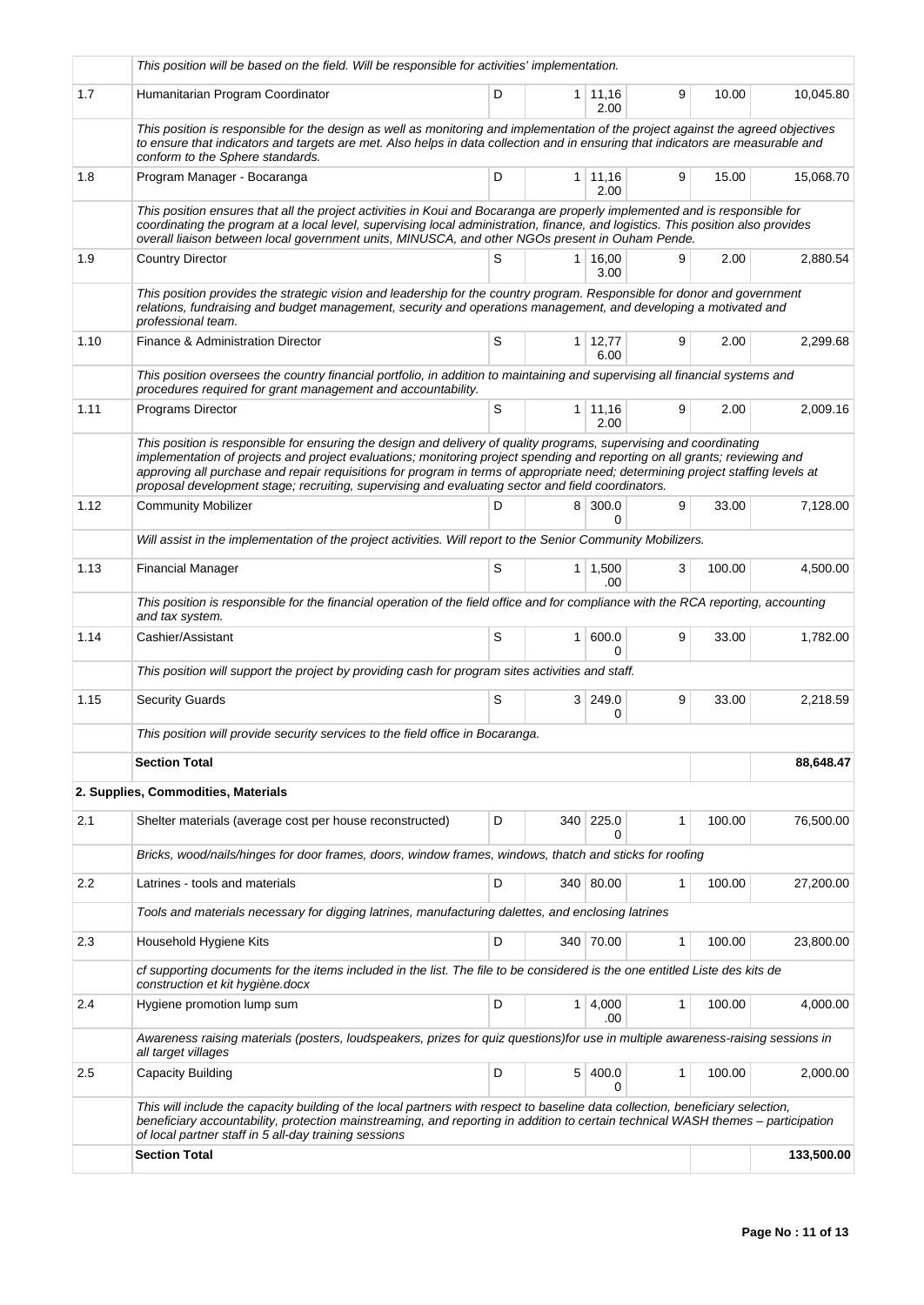| 3. Equipment |                                                                                                                                                                                                                                                 |           |                |                       |              |        |           |
|--------------|-------------------------------------------------------------------------------------------------------------------------------------------------------------------------------------------------------------------------------------------------|-----------|----------------|-----------------------|--------------|--------|-----------|
| NA.          | <b>NA</b>                                                                                                                                                                                                                                       | <b>NA</b> | 0              | 0.00                  | 0            | 0      | 0.00      |
|              | NA                                                                                                                                                                                                                                              |           |                |                       |              |        |           |
|              | <b>Section Total</b>                                                                                                                                                                                                                            |           |                |                       |              |        | 0.00      |
|              | <b>4. Contractual Services</b>                                                                                                                                                                                                                  |           |                |                       |              |        |           |
| 4.1          | Local artisans                                                                                                                                                                                                                                  | D         |                | 340 65.00             | 1            | 100.00 | 22,100.00 |
|              | Skilled labor per house (masons, roof installers, carpenters for manufacture and installation of doors/windows)                                                                                                                                 |           |                |                       |              |        |           |
| 4.2          | Labor - latrines                                                                                                                                                                                                                                | D         |                | 340 20.00             | 1            | 100.00 | 6,800.00  |
|              | Skilled and unskilled labor for digging latrines and manufacturing dalettes                                                                                                                                                                     |           |                |                       |              |        |           |
|              | <b>Section Total</b>                                                                                                                                                                                                                            |           |                |                       |              |        | 28,900.00 |
| 5. Travel    |                                                                                                                                                                                                                                                 |           |                |                       |              |        |           |
| NA           | <b>NA</b>                                                                                                                                                                                                                                       | <b>NA</b> | 0              | 0.00                  | 0            | 0      | 0.00      |
|              | ΝA                                                                                                                                                                                                                                              |           |                |                       |              |        |           |
|              | <b>Section Total</b>                                                                                                                                                                                                                            |           |                |                       |              |        | 0.00      |
|              | 6. Transfers and Grants to Counterparts                                                                                                                                                                                                         |           |                |                       |              |        |           |
| 6.1          | Collaboration with UDAPE                                                                                                                                                                                                                        | D         | 1 <sup>1</sup> | 1,000<br>.00          | 9            | 100.00 | 9,000.00  |
|              | 60% of the budget will be devoted to activities including baseline, targeting, community mobilisation and hygiene promotion and<br>40% will be support costs including staffing. Please read the budget uploaded in Documents for the breakdown |           |                |                       |              |        |           |
| 6.2          | Collaboration with Zo Kwe Zo                                                                                                                                                                                                                    | D         | 1 <sup>1</sup> | 300.0<br>0            | 9            | 100.00 | 2,700.00  |
|              | 60% of the budget will be devoted to activities including baseline, targeting, community mobilisation and hygiene promotion and<br>40% will be support costs including staffing. Please read the budget uploaded in Documents for the breakdown |           |                |                       |              |        |           |
|              | <b>Section Total</b>                                                                                                                                                                                                                            |           |                |                       |              |        | 11,700.00 |
|              | 7. General Operating and Other Direct Costs                                                                                                                                                                                                     |           |                |                       |              |        |           |
| 7.1          | Office                                                                                                                                                                                                                                          | D         |                | $1 \mid 3,200$<br>.00 | 9            | 33.00  | 9,504.00  |
|              | Rent, generator fuel/maintenance and communications (mobile, internet, Thuraya) for Bocaranga base and Koui sub base                                                                                                                            |           |                |                       |              |        |           |
| 7.2          | Data Collection & MEAL                                                                                                                                                                                                                          | D         |                | 6 200.0<br>$\Omega$   | 1            | 100.00 | 1,200.00  |
|              | This will include the costs of for data collection including baseline and monitoring and evaluation.                                                                                                                                            |           |                |                       |              |        |           |
| 7.3          | Complain mechanism                                                                                                                                                                                                                              | D         |                | 1 750.0<br>0          | $\mathbf{1}$ | 100.00 | 750.00    |
|              | To further support the complaint mechanism already in place for the CARJR3 project that Cordaid currently implements in<br><b>Ouham Pende</b>                                                                                                   |           |                |                       |              |        |           |
| 7.4          | Project Visibility                                                                                                                                                                                                                              | D         |                | $1 \mid 1,200$<br>.00 | 1            | 100.00 | 1,200.00  |
|              | This will include the costs of visibility of the project.                                                                                                                                                                                       |           |                |                       |              |        |           |
| 7.5          | Office consumables                                                                                                                                                                                                                              | D         |                | $1 \mid 3,500$<br>.00 | 1            | 100.00 | 3,500.00  |
|              | These costs will cover the office costs necessary to implement the project and achieve its objectives.                                                                                                                                          |           |                |                       |              |        |           |
| 7.6          | Logistics                                                                                                                                                                                                                                       | D         |                | $1 \mid 3,000$<br>.00 | 9            | 33.00  | 8,910.00  |